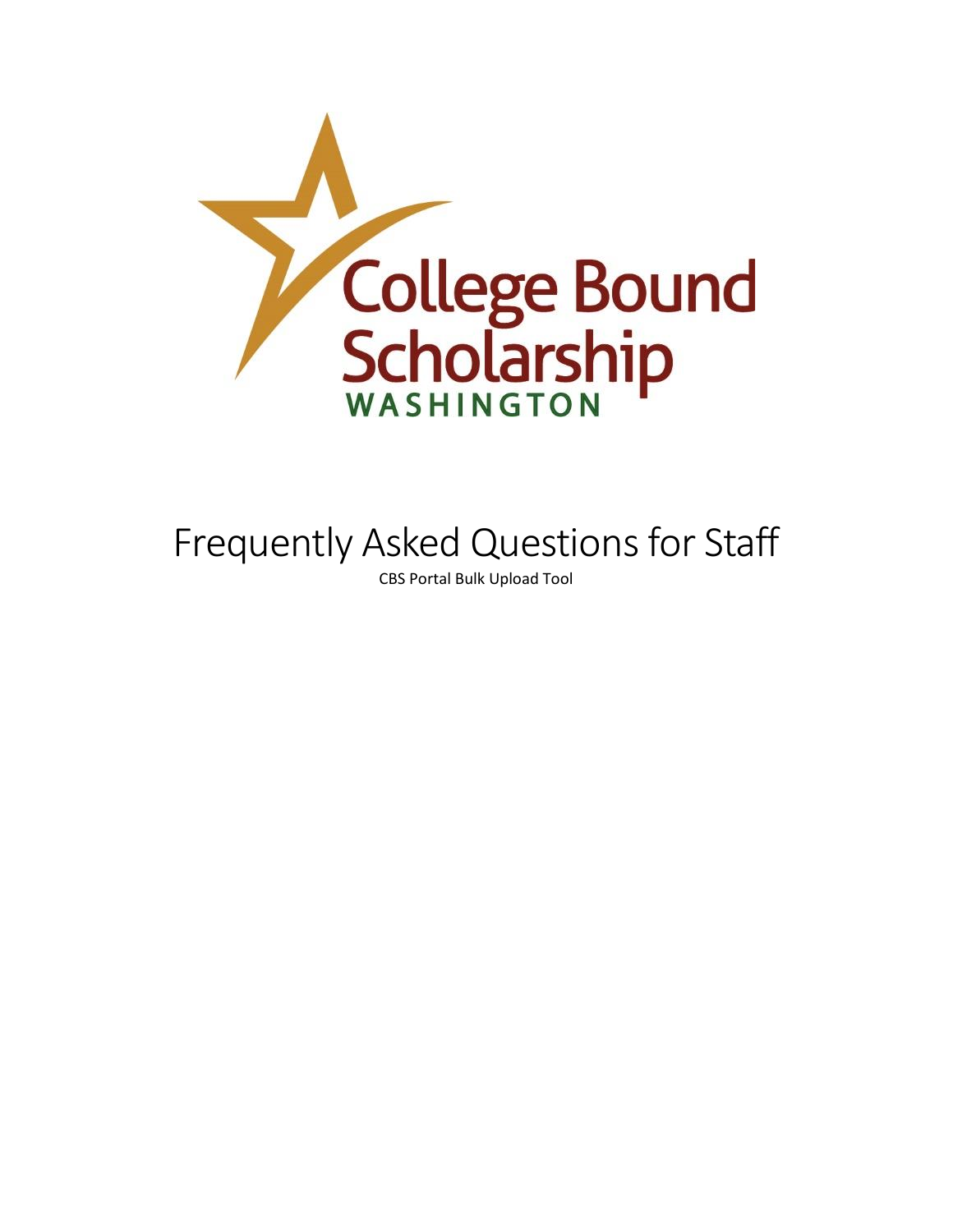# Table of Contents

# CBS Portal Bulk Upload FAQ

| 1.  | What do I do if an address of a student showing up on my bad address list is the same address                                                                         |
|-----|-----------------------------------------------------------------------------------------------------------------------------------------------------------------------|
| 2.  |                                                                                                                                                                       |
| 3.  |                                                                                                                                                                       |
| 4.  |                                                                                                                                                                       |
| 5.  |                                                                                                                                                                       |
| 6.  |                                                                                                                                                                       |
| 7.  |                                                                                                                                                                       |
| 8.  | I don't have access to our students' addresses; I only have a list of our students' names. What do                                                                    |
| 9.  | Aside from the beginning of the year, students aren't updating their new addresses with the<br>school. How do we ensure that those students are being accounted for?5 |
| 10. | This doesn't fall within my realms of responsibility; can you please send this to someone else? 5                                                                     |
| 11. | I don't have time to manually update every student's wrong address; we have too many. Is there                                                                        |
| 12. | I do not have the time to make these updates because I have too many students. Can you please                                                                         |
| 13. | I have students on my list that are no longer enrolled in our school. Can you remove them from                                                                        |
| 14. |                                                                                                                                                                       |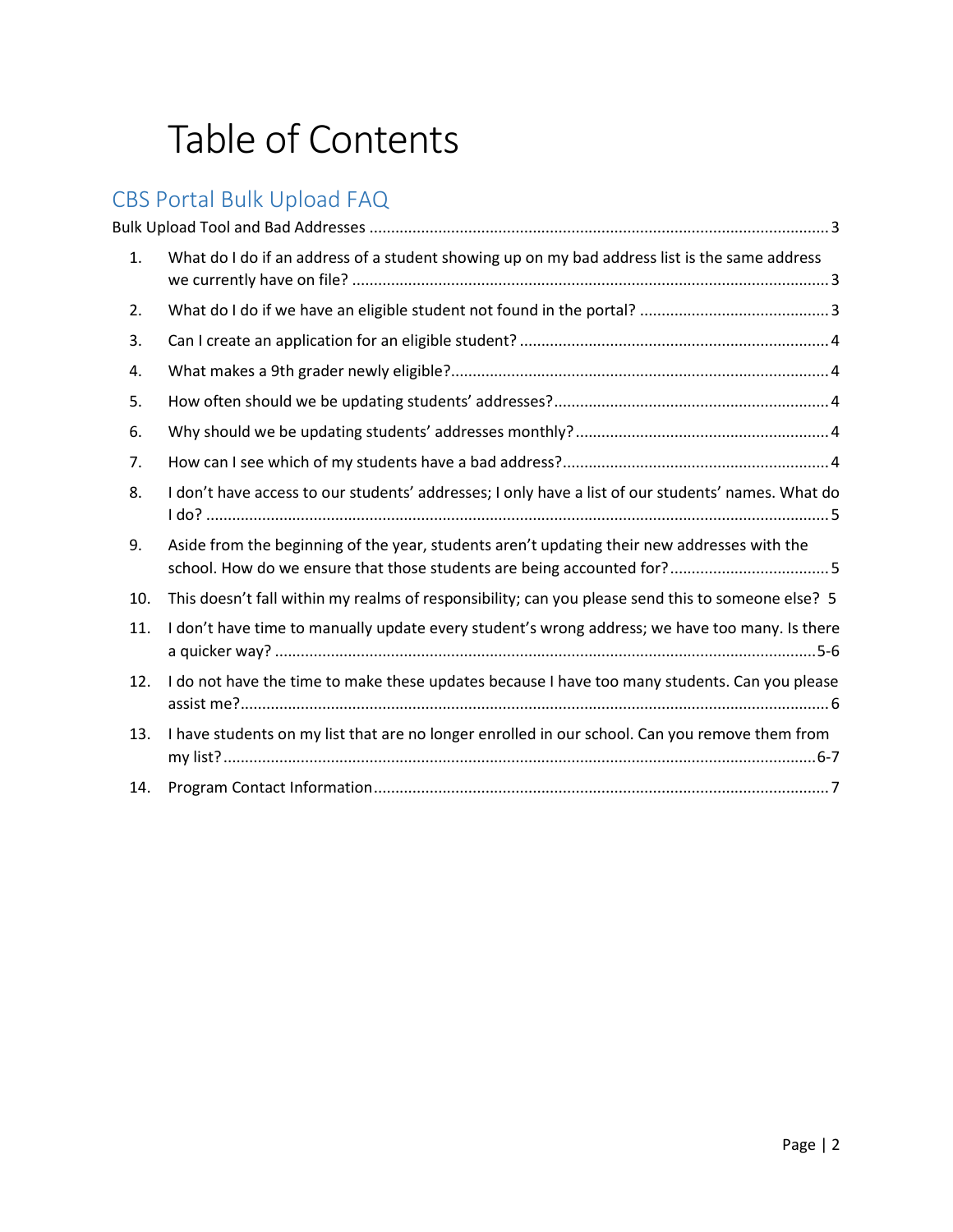# Bulk Upload Tool and Bad Addresses

# **1. What do I do if an address of a student showing up on my bad address list is the same address we currently have on file?**

Please be sure it is the mailing address and not just a physical address; sometimes, this means looking for a P.O. Box instead.

If their mailing and physical address are the same, please check their file to ensure all address fields are complete and in the right place. If they are, please let the College Bound staff know by emailing us at collegebound@wsac.wa.gov so we can remove the bad address event and try again with any mailings we have.

In the situation that a student has previously been reported as having a wrong address and still has the same address you currently have on file, we encourage you to check with the student or your school's student records to make sure there aren't any updates that are being missed for the student. They are on the bad address list because we had their mail returned to us by the post office as undeliverable.

#### **2. What do I do if we have an eligible student not found in the portal?**

The best way to be sure they are auto-enrolled in the College Bound Scholarship program is to have the family apply for Free or Reduced-Price Lunch (FRPL). The student will then be entered once we receive their information from the Office of Superintendent of Public Instruction (OSPI). If the student(s) is already noted as eligible for FRPL, ensure they have filled out the appropriate paperwork and are being reported correctly to OSPI.

Multiple sources of information may be used to determine whether a student is eligible for FRPL, some of which are the FRPL application/family income survey, SNAP, TANF, Medicaid, foster youth, and migrant students. You should contact your district's school nutrition office for any additional questions about accessing the correct forms.

If your school is 100% FRPL because of the Community Eligibility Provision (CEP) and Provision 2 programs, applications are only created for free and reduced-price lunch (FRPL) eligible students. CEP and Provision 2 schools are still required to report eligibility, using tools like the family income survey, to OSPI.

We receive students monthly, so please allow at least one month for the student to be in the toolbox. Here are some [resources](https://www.k12.wa.us/policy-funding/child-nutrition/school-meals/national-school-lunch-program/meal-application-and-verification-information#dexp-accordion-item--5) from OSPI on how families can apply for FRPL eligibility based on financial circumstances.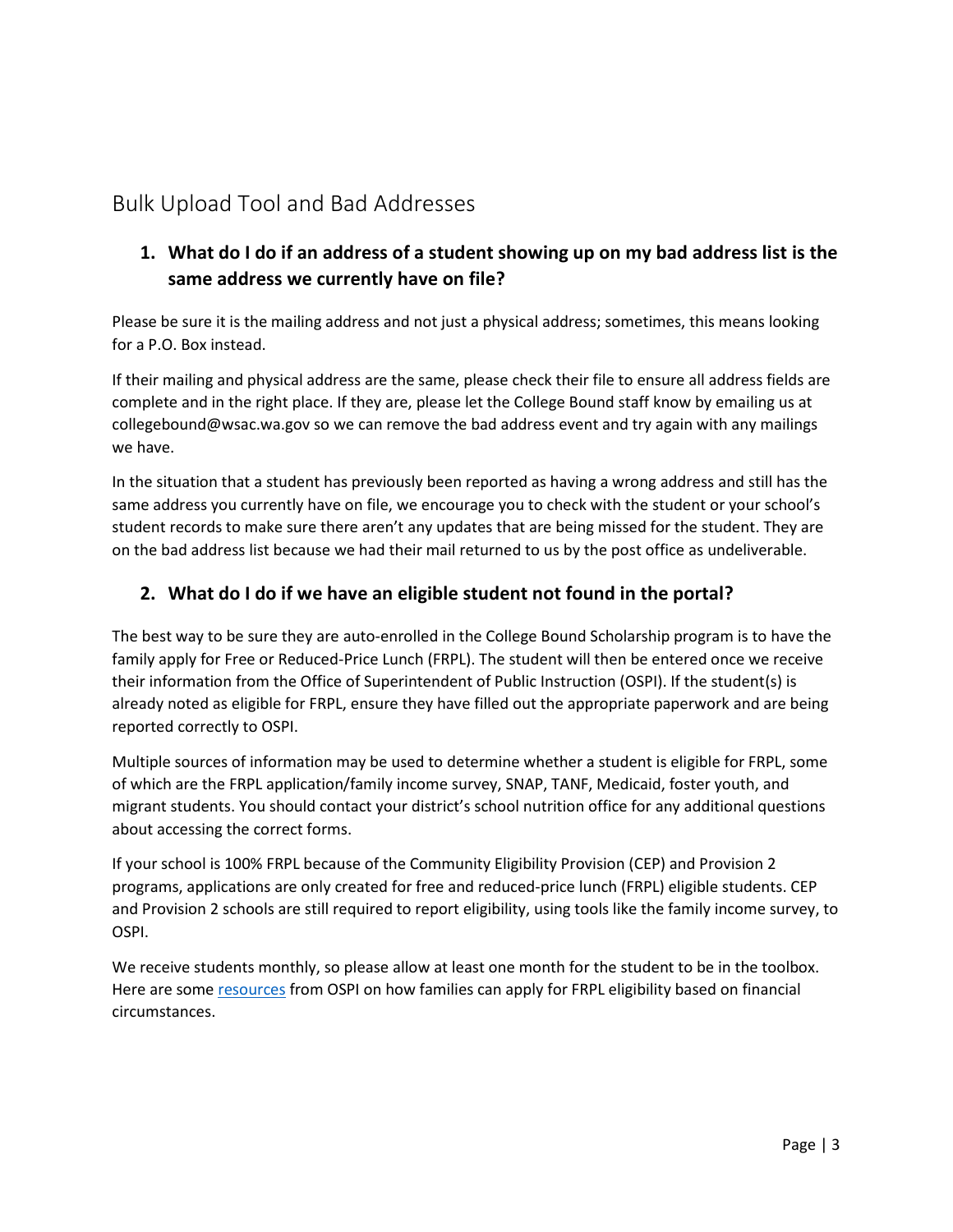#### **3. Can I create an application for an eligible student?**

No, all public-school students in the 7th or 8th grade and eligible for Free or Reduced-Price Lunch (FRPL) will be automatically enrolled in the program. Additionally, newly eligible 9th graders will also be autoenrolled. However, the family income survey data an[d other information](https://gcc02.safelinks.protection.outlook.com/?url=https%3A%2F%2Fwsac.wa.gov%2Fsites%2Fdefault%2Ffiles%2F2021.CBS.UpdatesWebinarSlideDeck.pdf&data=05%7C01%7CPabloRO%40wsac.wa.gov%7C658d258e742c4bd2c2c208da2e096f38%7C11d0e217264e400a8ba057dcc127d72d%7C0%7C0%7C637872915299739690%7CUnknown%7CTWFpbGZsb3d8eyJWIjoiMC4wLjAwMDAiLCJQIjoiV2luMzIiLCJBTiI6Ik1haWwiLCJXVCI6Mn0%3D%7C3000%7C%7C%7C&sdata=UJB%2Fvi17YlLhsS2MNlyNQtlfOZNyFa6jxqps%2BVUfHo8%3D&reserved=0) on how students become noted as eligible (slide 7) may be of interest.

If a student is in 7th or 8th grade and attending a private or home school program in Washington State, you can contact us at 888-535-0747, option 1 to being the application. Friendly reminder, students must be in 7th or 8th grade, or newly eligible in 9th grade and meet the requirements listed [here](https://wsac.wa.gov/college-bound#sign-up) to apply for the scholarship.

#### **4. What makes a 9th grader newly eligible?**

The requirements for newly eligible 9th graders are as follows:

- Be enrolled in a Washington school in 7th or 8th grade.
- Not be eligible for FRPL in 7th or 8th grade.
- Newly eligible for FRPL in 9th grade.

#### **5. How often should we be updating students' addresses?**

Monthly. We also send certificates and receive newly eligible students from OSPI monthly.

#### **6. Why should we be updating students' addresses monthly?**

We send College Bound certificates and letters to each student after they are auto-enrolled and program news and updates pertinent to College Bound students as they move through high school. However, because districts don't report student or family contact information to OSPI, we rely on schools to enter that information. These may also be students we have sent information to, but it was returned as undeliverable from the post office, so we need updated information.

Another reason why updating addresses monthly is the best practice is that the longer you go without reviewing your list of bad addresses, the more your number of students will accumulate and if the number gets too high it becomes time-consuming and overwhelming to make your needed changes.

#### **7. How can I see which of my students have a bad address?**

You can view your list of students with a bad address by following these steps:

- 1. Log in to the College Bound portal and under *Programs* click on *College Bound*
- 2. Then under *More* click on *Toolbox*
- 3. Now you'll be on the homepage of the *Toolbox*. Click on *View My Lists* on the upper right.
- 4. Now, filter your data set to *Bad Addresses* and *Show All (7-12)* and a list of your students should appear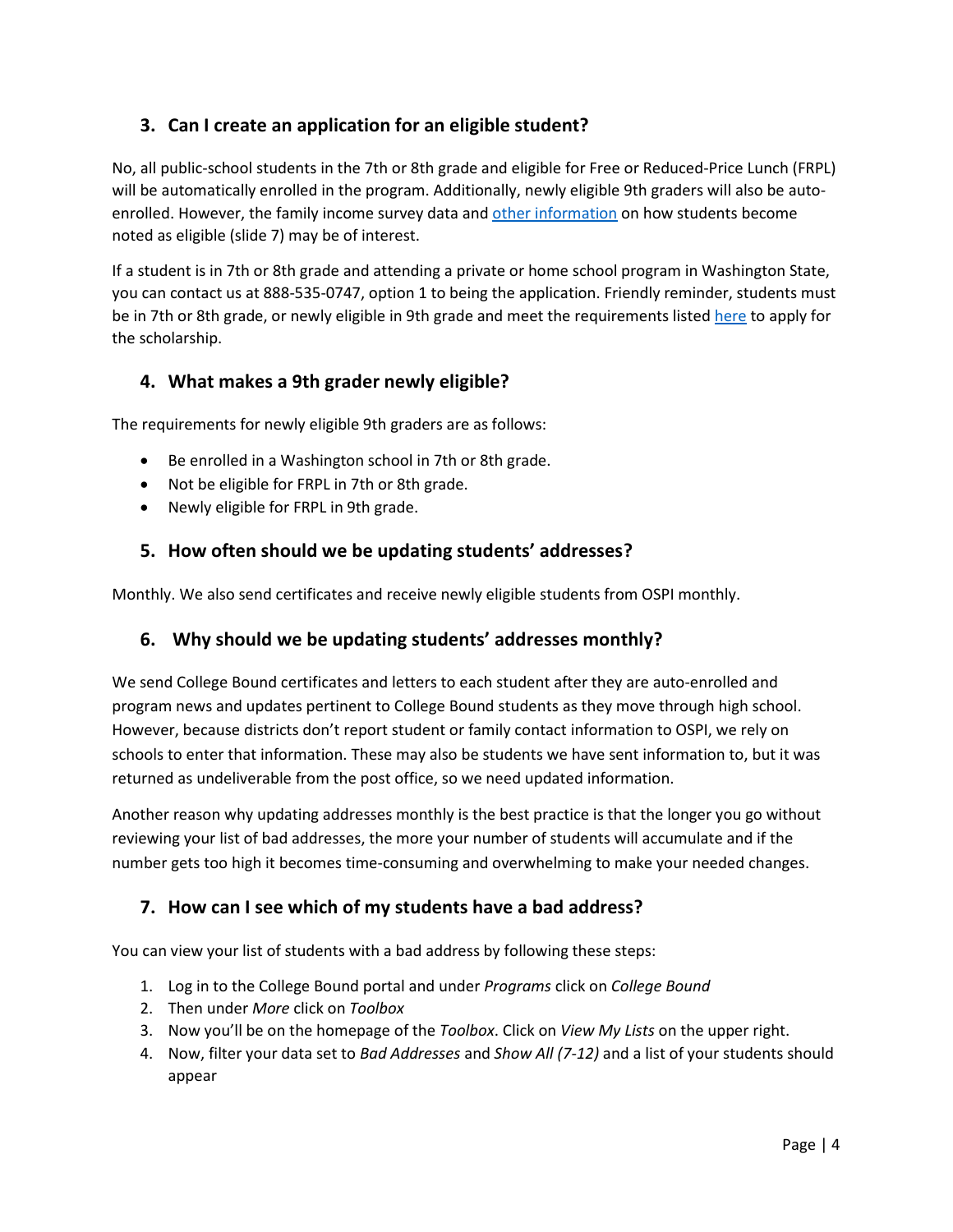# **8. I don't have access to our students' addresses; I only have a list of our students' names. What do I do?**

If you only have your students' names and not their addresses, we encourage you to check your school's student records. There are a few ways options that you may have.

- Using your school's Student Information System (SIS),
	- $\circ$  The SIS system can collect school-wide data that includes personal student information, grades, and plenty more, although all we're asking for is their mailing address, guardian information such as first and last name, and contact information.
- Contacting your school's nutrition specialist or department
- Lastly, reaching out to your school's district office

Important note: specific information required for this upload can be found in the *Instructions* tab of the Toolbox when clicking on the *Bulk Upload* button and is also included in the attachments sent in the original outreach email.

# **9. Aside from the beginning of the year, students aren't updating their new addresses with the school. How do we ensure that those students are being accounted for?**

We encourage other communication mediums through the schools to create an open communication chain between our families and the College Bound Scholarship program. To update the student's bad addresses, we depend on the families to also be updating this information with the school whenever a change occurs.

# **10.This doesn't fall within my realm of responsibility; can you please send this to someone else?**

If you believe you received an outreach email as an error, please send the contact information of the person we should have contacted instead.

# **11.I don't have time to manually update every student's wrong address; we have too many. Is there a quicker way?**

In some cases, yes. The easiest way to update a high number of students with a bad address is to use the *Bulk Upload* tool, specifically targeted to address this issue.

- When logging into the Toolbox, click on *Bulk Upload*, then click on our hyperlink to access our fillable download. This download is what you will upload once you have all your updated information.
	- $\circ$  Save this download on your computer wherever it is easiest to find for you.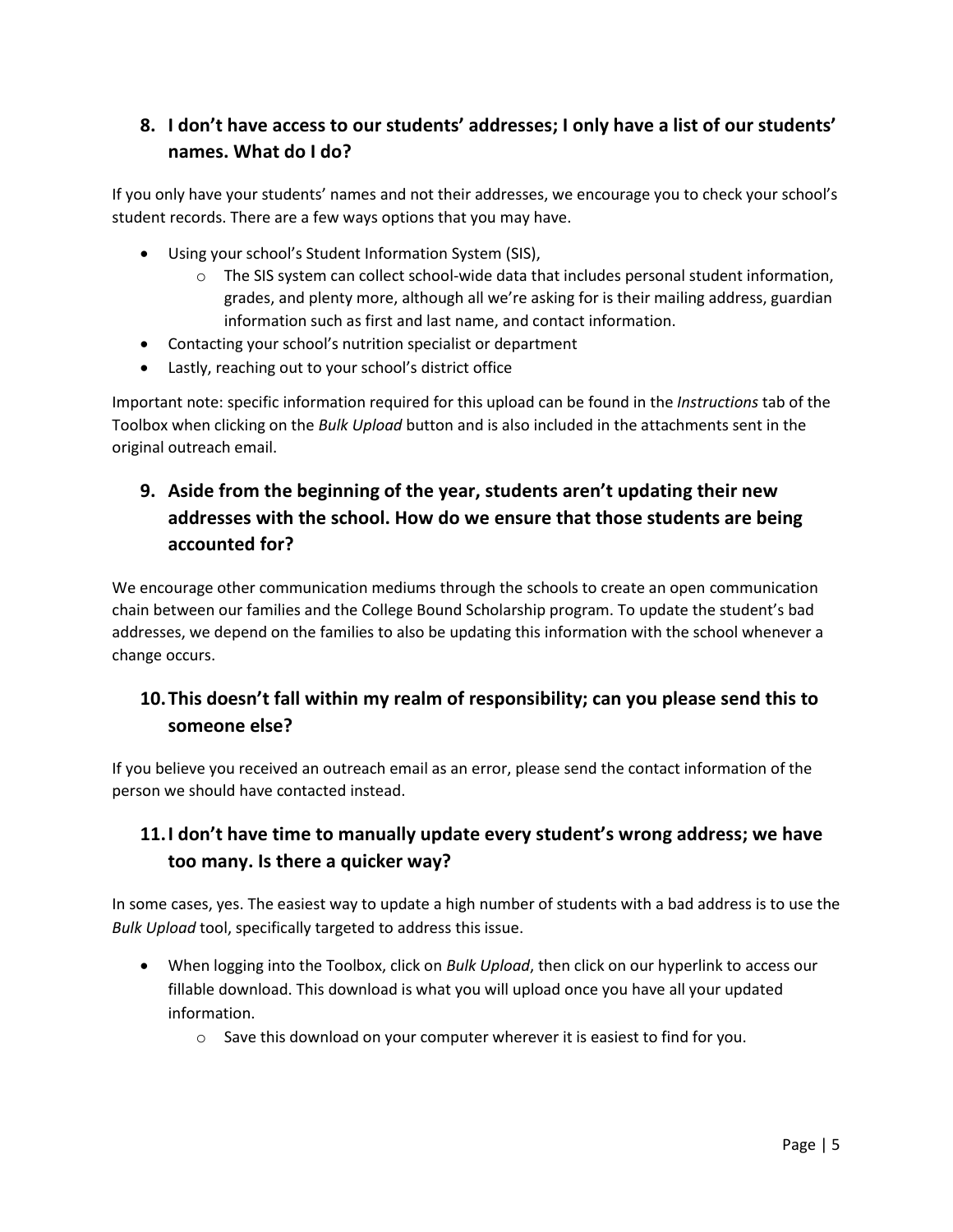- You can then download a list of your students with a wrong address in the Toolbox by clicking on *View My Lists* and filtering the data set to show all your students in 7th and 8th grade (or even high school) with a bad address and clicking on *Download Results to CSV.*
	- o At this point, you will have two spreadsheets
- Copy and paste your list of students that you just downloaded into the CSV onto our fillable download you got earlier
	- $\circ$  You can get rid of the CSV download that you copied and pasted from (the one you got from Step 2).
- Now, make your changes on our fillable download. Find the row of your student that needs updating, and you can start entering the new information.
	- $\circ$  Make sure you don't shift any of the cells and follow the correct format shown in the *Instructions* tab.
- Once you've made your changes, you can upload the download onto our Toolbox by going to the homepage and clicking on *Bulk Update,* and then finding your document with the updated information and make sure you click the blue *Upload* button

This process can be time-consuming if you have many students with bad addresses, as you will need to either verify their current address or make changes row-by-row.

Therefore, we encourage schools to log into the portal every month and check the number of students with bad addresses to avoid the number getting too high.

# **12.I do not have the time to make these updates because I have too many students. Can you please assist me?**

Unfortunately, we cannot do the upload for you. However, there is no deadline on when to have this completed. The flexibility of not having a due date allows you to work on this whenever you have any downtime. Additionally, you may also be able to connect with your school's IT department and see if they have a bulk upload of their own that can assist you with this.

# **13.I have students on my list that are no longer enrolled in our school. Can you remove them from my list?**

Since we receive enrollment information from OSPI, we cannot override that data. The student will move to the correct list once their new school reports their enrollment to OSPI and we receive the updated data.

If the student moves out of state, OSPI will not receive their new enrollment data, but they should come off your list once OSPI has information about them no longer being enrolled at your school.

If the student becomes homeschooled, the student will remain on your list until your school reports them as no longer being enrolled.